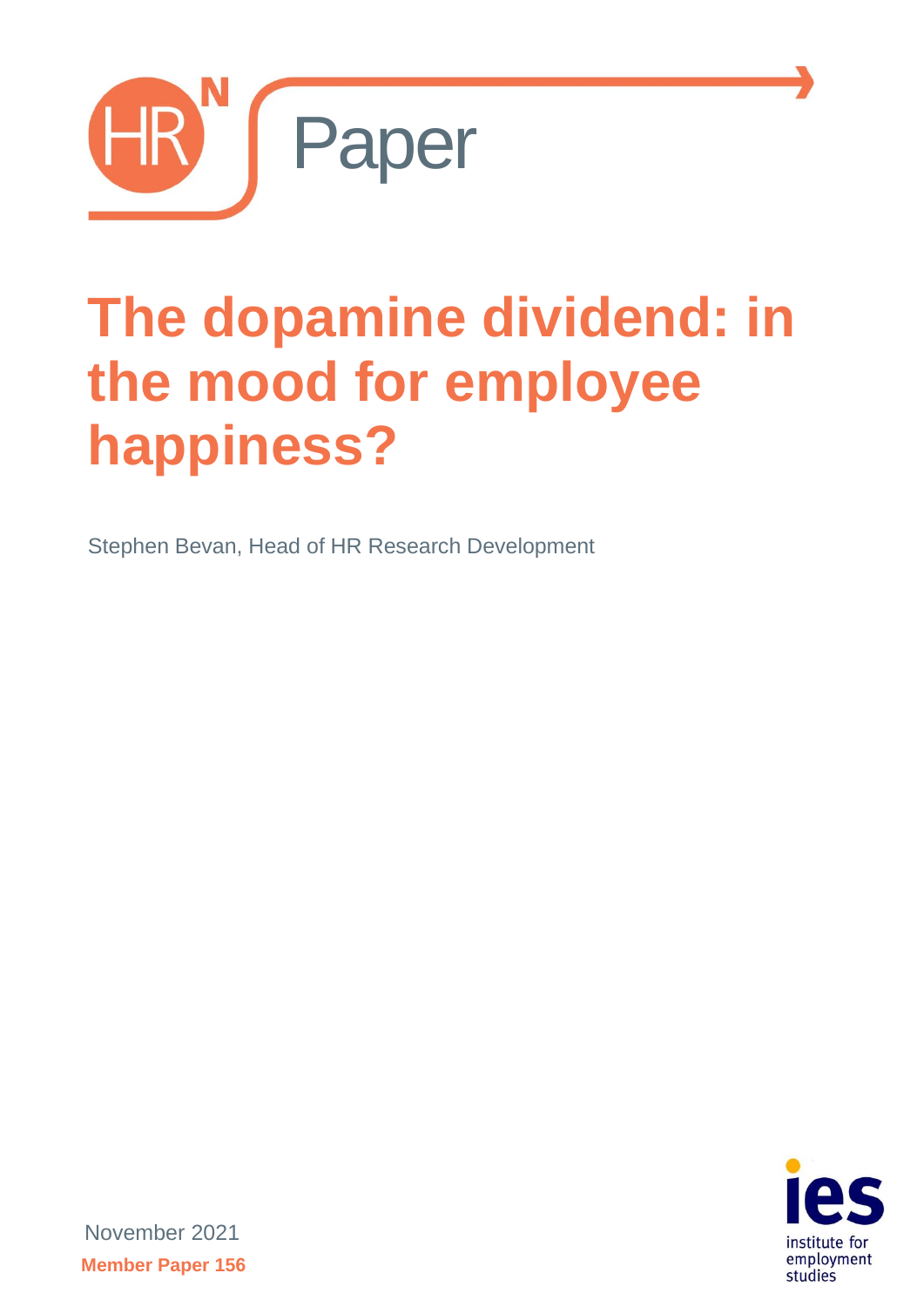## **Mood tracking – how are you feeling now? And now?**

Psychological wellbeing at work is increasingly being seen as a factor of production or even as a source of competitive advantage in knowledge-based organisations. Employers want engaged, motivated, creative, innovative, cognitively flexible, resilient, committed and fulfilled workers. Yet it is now much clearer that, despite all of these benefits, poor mental health in the workforce can represent a costly disruption to productive capacity and a risk to business sustainability and stability. Doing more to protect the mental health of employees is not just a human and responsible thing to do but also an act of enlightened self-interest (Bevan and Cooper, 2022).

The way that both the theory and practice of managing people at work have evolved in recent years illustrates how some of the complex interactions between mental wellbeing, motivation, engagement and neuroscience have started to become a recognisable part of the managerial 'toolkit'. This has given rise to a small but growing 'happiness' industry in which providers are jostling for position in the race to monitor the mood of the workforce. It is no longer enough to carry out an employee survey every two years to check on staff morale. It is much more common to have a smartphone app or even a wearable device to capture in real time the daily fluctuations in our feelings, emotions and moods.

Some argue that, with mood tracking apps and wearable devices to capture how we are feeling 24/7, we now have an impressive choice of technologies at our disposal which can help employers and employees monitor, analyse and manage our emotions and mood at work. Each of us can now access personalised support to ensure that we need never be unhappy or disengaged at work again. Others argue that the commodification of our motivations, pleasure hormones and impulses is just one step away from a dystopian vision of work in which surveillance, monitoring and manipulation of our mood become as familiar a business metric as headcount, sickness absence or hours worked.

In this paper we will look at why emotion and mood at work has become such a commodity. We will ask about the science behind the explosion of mood tracking apps and the practical and ethical choices we need to make before we embrace this technology as a mainstream tool for worker wellbeing, engagement and productivity enhancement.

## **What makes us happy?**

Doesn't everyone want to be happy? That, at least, should be a goal that unites us all – despite any differences we might have. There are many definitions. One which seems to be uncontroversial comes from Sheldon and Lyubomirsky (2007) who argued that happiness is:

*'…the experience of joy, contentment, or positive wellbeing, combined with a sense that one's life is good, meaningful and worthwhile.'*

However, in some respects, that is where the unity stops. Once we get under the bonnet of happiness as part of the human condition, it quickly becomes clear that each of us is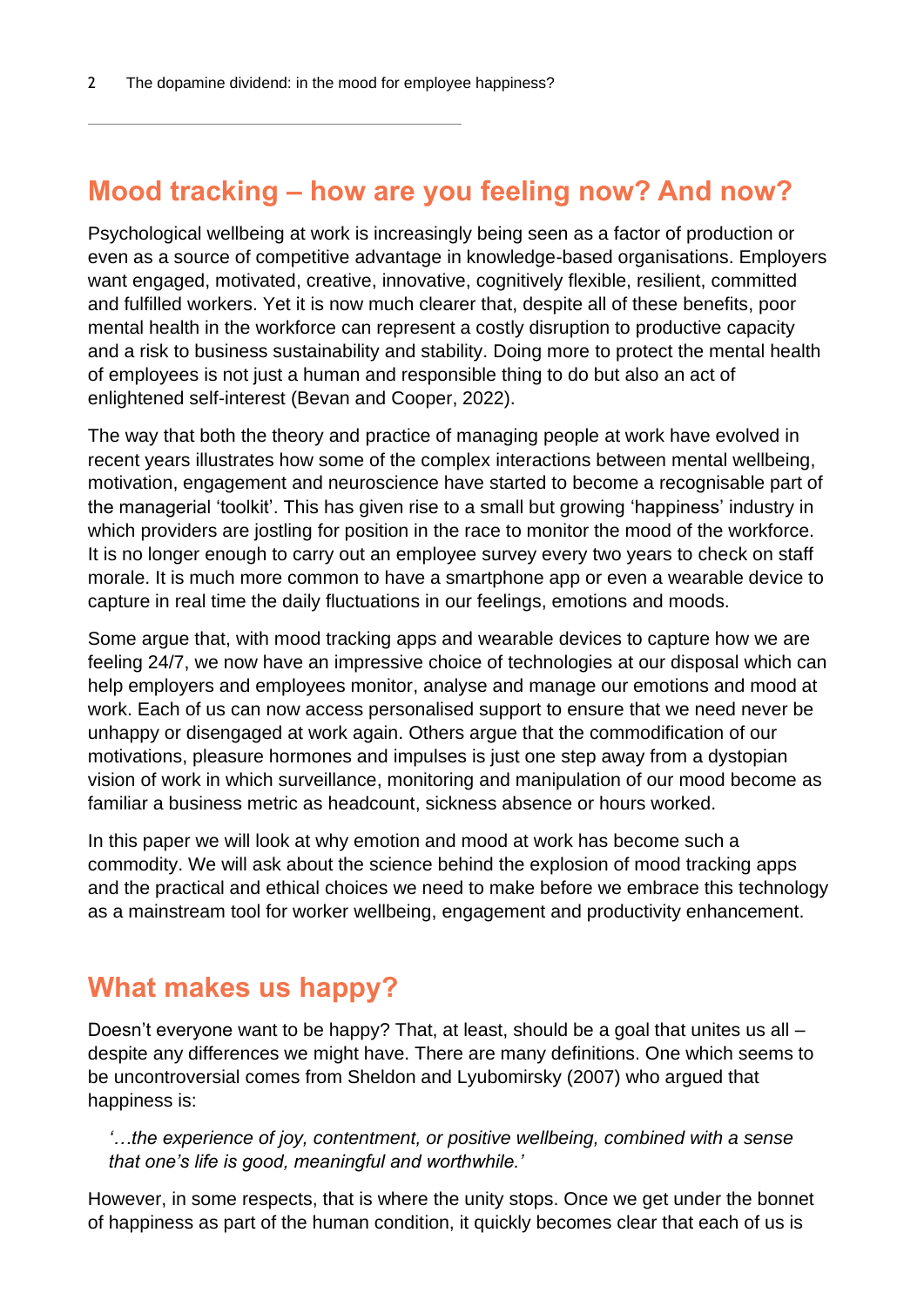looking for slightly (or sometimes radically) different sources of happiness. Relationships, money, security, adventure, property, recognition and solitude can all make some of us happy to different degrees for at least some of the time. For the most part, this diversity is enriching and makes life very interesting. If we were all made happy to the same extent and by the same things, then the worlds of retail, entertainment, culture, travel, online dating and work would be very dull indeed. If we focus just on happiness at work for a moment, we now accept that different aspects of doing a job and working for an organisation deliver happiness, contentment, joy and fulfilment in different ways to different people. Yet, not that long ago, such a view was seen as over-indulgent and unnecessarily complicated for some who were 'thought-leaders' on work, motivation and productivity.

For example, at its most basic, the philosophy underlying Frederick Taylor's 'Scientific Management' approach largely bypassed the idea that there could be meaningful individual differences in motivators between employees. Taylor advocated breaking jobs down into small components, attaching payments to the performance of each task and relying on the motivational power of the need by the average worker to earn money to deliver outputs and to drive up productivity. Expectancy theory at its most basic (Vroom, 1964). For a while, and within certain work settings, this approach delivered results and had the advantage of protecting foremen, supervisors and managers from the need to indulge the individual preferences of the workforce.

The essence of Taylor's approach remained popular among many business leaders because, in the short term at least, it delivered results and it attracted some superstar adherents. Henry Ford, for example, was both an innovator in automotive manufacturing and a strong believer in a notably 'instrumental' model of human motivation. Ford famously rejected the idea that happiness, joy or contentment had a significant part to play in the workplace:

*'When we are at work we ought to be at work. When we are at play we ought to be at play. There is no use trying to mix the two.'*

So, in some ways, the practice of psychology at work began with widespread belief in the principles that:

- Even if workers were motivated by different things, narrowly constraining their work and linking all of their activity to the pursuit of cash essentially removed the need to pay any attention to whether or not they were happy. Obedience, hard work and compliance were all they needed to display.
- Fulfilment, meaning, contentment, joy and happiness were needs which should be preoccupations outside of the workplace.

It's hard to imagine that the modern mantra of 'bring your whole self to work' would have cut any ice with Henry Ford. Indeed, his own happiness at work seemed to be very much linked to whether his workers were choosing to spend their wages on one of his cars. Today's landscape is very different because, rather than doing everything possible to downplay the role of human happiness at work, most modern workplaces are characterised by practices which try to harness the need we all have in our jobs to achieve something meaningful, to connect with others, to find our work intrinsically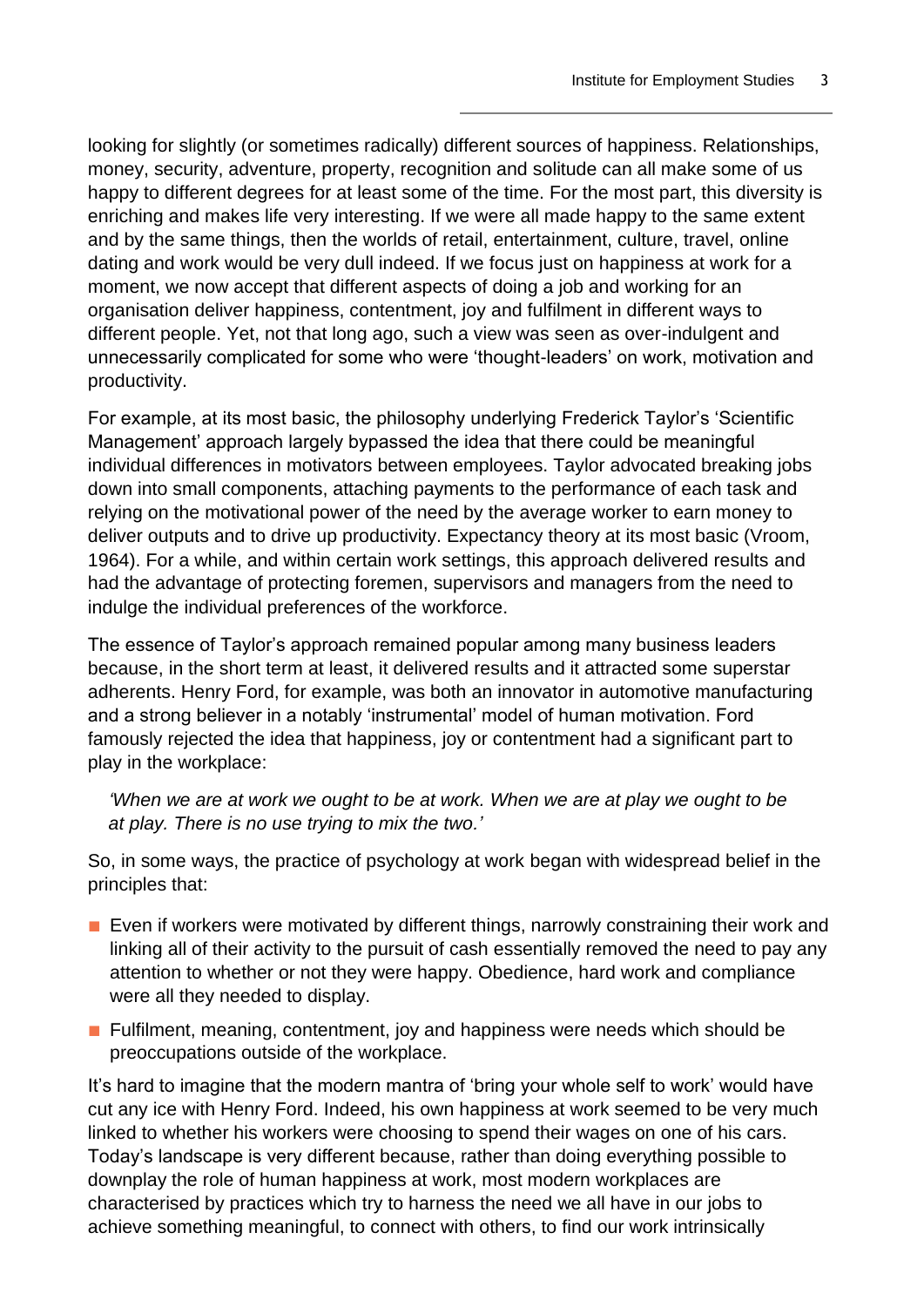rewarding and to contribute through our efforts to some wider, animating purpose. While it is easy to over-romanticise these needs and instincts, and it is certainly true that our drive to achieve these things (or the opportunities to do so) varies widely, it is not controversial any more for bosses to be concerned about the subjective wellbeing and satisfaction of their employees. Happiness at work has gone mainstream.

One of the reasons for this is that organisations realise that our so called 'affective states' are strongly linked to behaviours which employers want to encourage. These include choosing to join an organisation in the first place, attending work regularly, performing well in our jobs and choosing to stay rather than quit. Many employees recognise that morale, motivation, engagement and mood can be quite good predictors of these behaviours so monitoring even subtle changes in mood can give them an edge in understanding and predicting some business-critical behaviours. So, let's explore the concept of moods in a little more detail. Moods are defined as:

*'…affective states that may last from several hours to several days and are strongly influenced by external events and by factors such as stress, social activity and exercise as well as by endogenous cycles or rhythms.'*

(Ortiz and Grof, 2016).

It is the sometimes short-term or transitory nature of some moods which differentiate them from more permanent or stable traits such as optimism or pessimism. Organisational psychology and human resource management have taught us that enriching jobs and making them rewarding can contribute to job satisfaction. In the 21st century workplace it is now felt to be important to embrace the neuroscience of happiness, motivation and mood to truly understand what might trigger an employee's reaction to their working conditions, their boss or their workload.

Our definition of 'mood' emphasises that our emotions and affective states can swing quickly and are influenced by many factors. This volatility informs the rationale for keeping a close and regular eye on the mood of employees so that variations can be anticipated. This is partly why 'pulse' surveys have become so much more frequent in recent years. Mood tracking is becoming an equally attractive idea for some employers because it offers the chance for employees to monitor fluctuations in their own emotional wellbeing and to play a more active part in the regulation of their own moods.

This all raises at least two philosophical points about our journey from Taylorism to neuroscience as a foundation of management practice. First, the emphasis on selfmonitoring and self-management is not so far removed from the idea of self-cure. Although most mood tracking apps offer signposting to third-party support for those with high levels of anxiety or distress, it can be hard to escape the implication that it is largely down to the individual to manage their own mental health. This is a criticism sometimes levelled at interventions aimed at improving 'resilience' at work - that they focus more on boosting an individual's resources and coping strategies without paying as much attention to the work demands or organisational culture which may have contributed to the problem.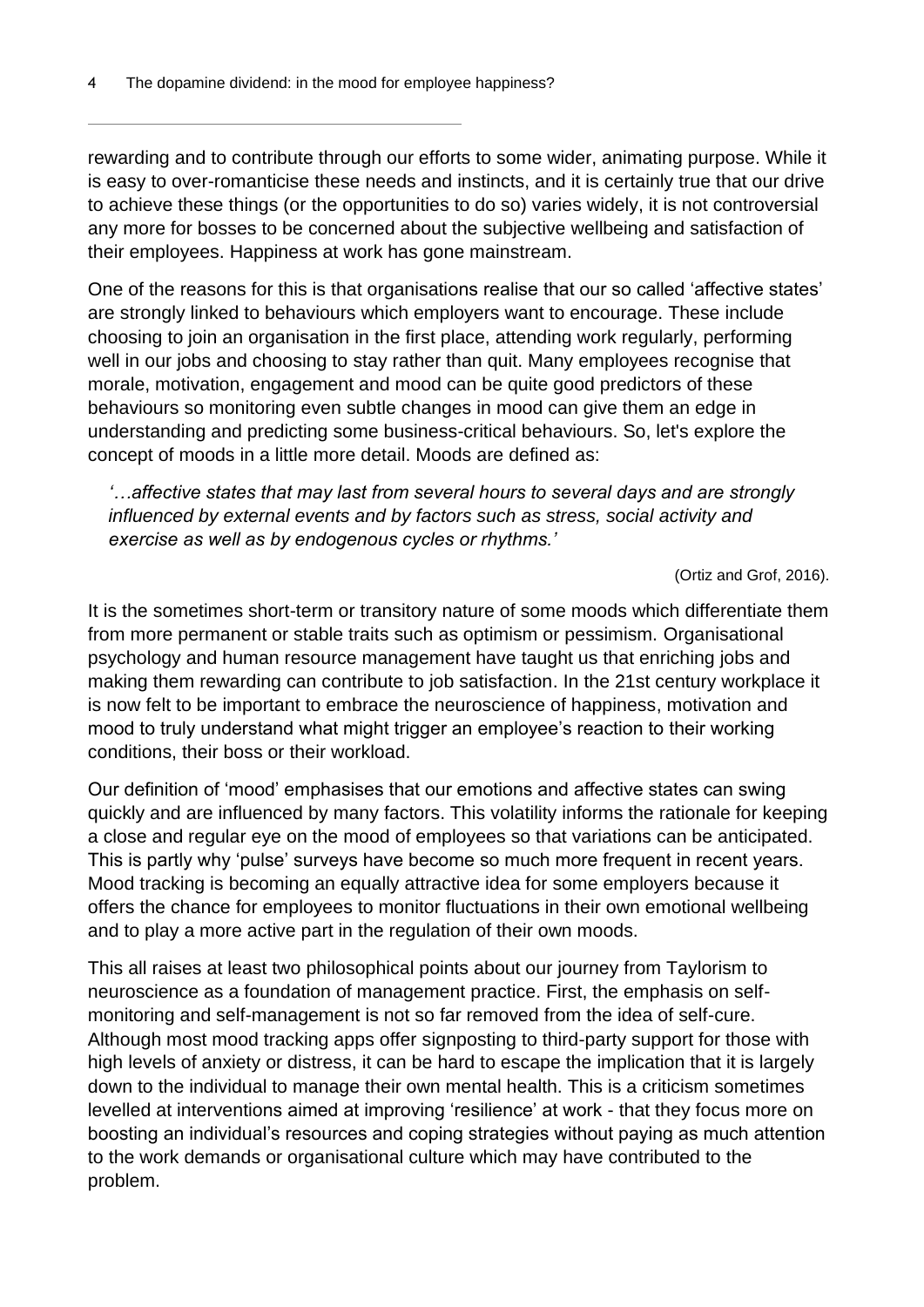Second, this interest in neuroscience signals the crossing of a new frontier in human resource management: the appropriation of so-called 'feel good' hormones and neurotransmitters in the pursuit of enhanced employee engagement, wellbeing and productivity (Davies, 2015; Zak, 2018). Specifically, the research in this field has focused on the four so-called DOSE brain chemicals and the ways that each influence our mood motivation arousal and drives (Breuning, 2025; da Silva et al., 2018; Mani and Mishra, 2021).

Figure 1 sets out the roles that dopamine, oxytocin, serotonin and endorphins play in stimulating happiness and motivation.



#### **Figure 1 'DOSE' brain chemicals linked to happiness and motivation**

*Source: Institute for Employment Studies, 2021*

The scrutiny of moods through self-monitoring apps, through facial and voice recognition software or even with brain wave or muscle tension measurement, illustrates that a growing number of tech developers and employers believe there is a 'dopamine dividend' to be gained from investments in these tools. Let's take a closer look at these technologies and the evidence base which might give us confidence that their use amongst employees is warranted and beneficial.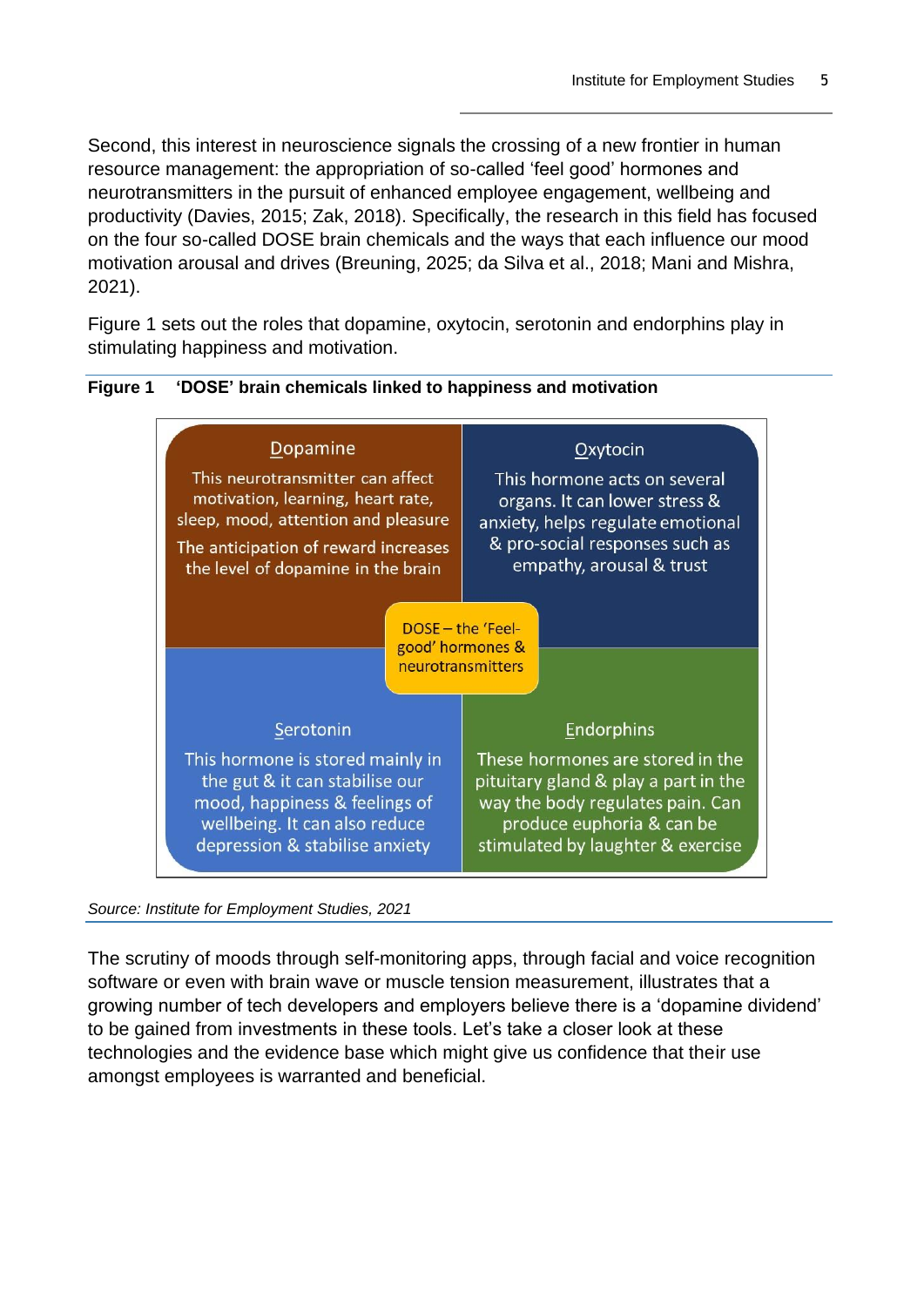## **Technology and mood tracking**

Mood tracking or monitoring has a long history, especially in clinical settings. As Ortiz and Grof (2016) explain, the modern emphasis on self-reported mood has echoes in early 20th century psychiatry which placed considerable emphasis on the fluctuations in moods described by patients with, example, bipolar disorder.

Although - later in the century - clinical practice became more reliant on what were seen as less subjective diagnostic criteria and observations made by psychiatrists themselves, there has been a more recent resurgence in the use of self-reports and a recognition of the authenticity and importance of the lived experience and the patient voice. Today we have both a widespread recognition that mental health at work is an important topic (especially given the challenges of the pandemic) and the proliferation of personalised, portable and wearable technology which allows data on mood and emotional wellbeing to be collected, stored and analysed.

Perhaps the dominant technology currently in use is the smartphone app. There are thousands available which allow users to monitor their exercise levels, nutrition, alcohol intake, blood sugar levels, sleep quality and even whether their headphone volume is within safe limits. The growth of mental health and mood tracking apps has been noteworthy, and these are now more commonly used by employers as part of sophisticated employee benefits packages aimed at promoting health and wellbeing. In most cases, mood tracking apps require users to record their mood or emotional state at least once a day using simple visual ratings (often 'smiley' faces, Branco et al., 2020). These data can be accompanied by other metrics, where the user is prompted to report how well they slept the night before, whether they have taken any exercise, how wellhydrated they are and so on. This can allow the user to see whether their prevailing moods are associated with other aspects of their lives (for example, if their moods are lower after poor sleep). Occasionally, an app may prompt a user with several consecutive days of low mood to consult some additional resources. Others only provide 'rewards' if the user makes several consecutive entries, regardless of the mood recorded. Almost all of these apps have, in their terms and conditions, disclaimers to remind users that they use the app at their own risk and that they should consult a professional rather than rely on the app for clinical guidance. Despite this caution, mood tracking and mental health apps in the modern era should, in theory, have a number of benefits (Mahli et al., 2017):

- They are inexpensive (although many require payment for additional features).
- They can reach large numbers of people.
- They have the potential to reach and support stigmatised or hidden groups who may be reluctant to seek help them in a way that is revealing of their identity.
- They offer 24/7 accessibility.
- Their content can be updated regularly with the latest data or advice.
- They are more likely to be acceptable to younger people for whom apps are a normal way of consuming and interacting with online content (Matthews et al., 2008).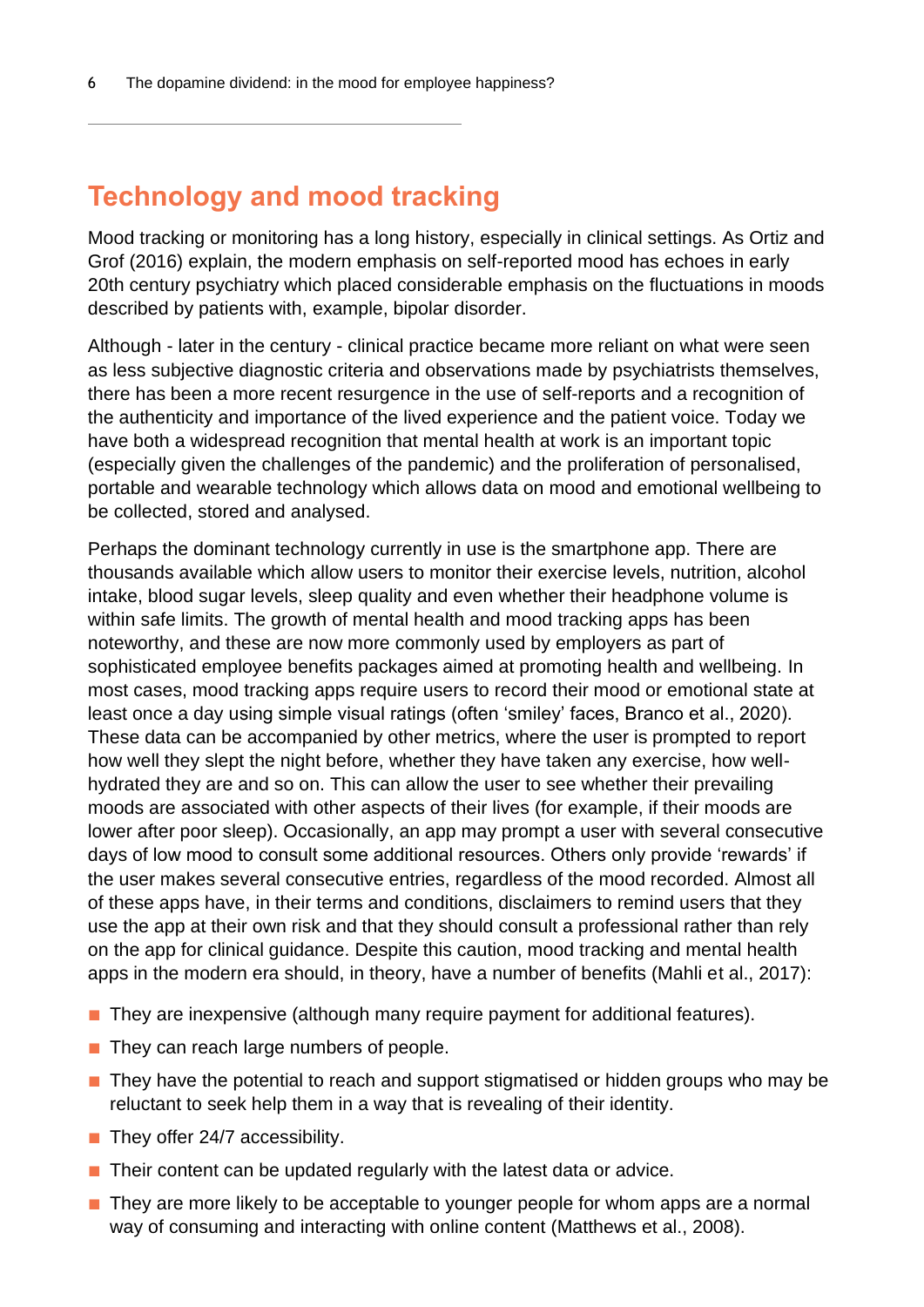- Most enable simple and accessible visualisation of patterns and trends in an individual's data.
- They can provide access or signposting to supplementary and targeted support material, short videos and educational material for people with issues with sleep problems, eating disorders, anxiety etc.
- They allow almost instant feedback and support.

Several studies have looked more systematically at the content and functionality of these apps. Nouri et al. (2018) conducted a review of 23 papers and found a large number (38) of ways of assessing the effectiveness of mental health apps with an unhelpful vagueness and overlap in the ways these assessment criteria were applied. This lack of any systematic framework for evaluation led the authors to conclude that the apps under review were too heterogeneous to allow firm conclusions to be drawn. Caldiera et al. (2018) carried out a 'feature analysis' of 32 of the most popular mood tracking apps. The authors used a 'personal informatics systems' framework to categorise the ways the apps worked. The results indicated that most of the apps focused significantly more on the 'preparation' and 'data collection' stages of the model and much less on the 'reflection' and 'action' stages, during which users are guided on how they can make sense of their data and use it to adjust aspects of their lifestyle.

Larsen et al. (2019) conducted a similarly systematic assessment of 73 mental health apps. Of these, 64 per cent claimed to be effective at diagnosing mental health problems, improving symptoms and supporting the self-management of mood. However, only 1 of the 73 included a citation to a robust published study citing supporting evidence. In addition, only 14 per cent had explicitly included people with lived experience of mental illness in their design. One study (Peters et al., 2018) which did include user experience as a major part of its design found that, in male-dominated workplaces, stigma about mental illness was high and that smartphone apps which used terms such as 'mental illness' were viewed with suspicion as they were felt to reinforce stigma and act as a barrier to use. Clearly, for many groups, language matters.

Research by Dunkl and Jimenez (2017) interviewed 438 business leaders about the likelihood of using mood tracking apps with their employees. Younger leaders in the sample were more positively disposed to the use of such apps, although the majority were unhappy about over-reliance on an algorithm to generate feedback and guidance to users, with most preferring that users had face-to-face or remote access to an expert in clinical psychology or related discipline to offer tailored advice.

Rowland et al. (2020) reviewed the literature on the clinical effectiveness of mental health apps. They, too, noted the lack of well-designed evaluation studies, the lack of user involvement in their design and the potential for selectivity and bias in the way results are reported. They highlighted that, even in the cases where apps received positive reviews from users, almost none were able to demonstrate a sustained impact beyond a few weeks (findings echoed by other studies – eg Alavian Ghavanini et al., 2018). The authors conclude that:

*'there are only a small number of clinical scenarios where published evidence suggests that mHealth apps may improve patient outcomes'.*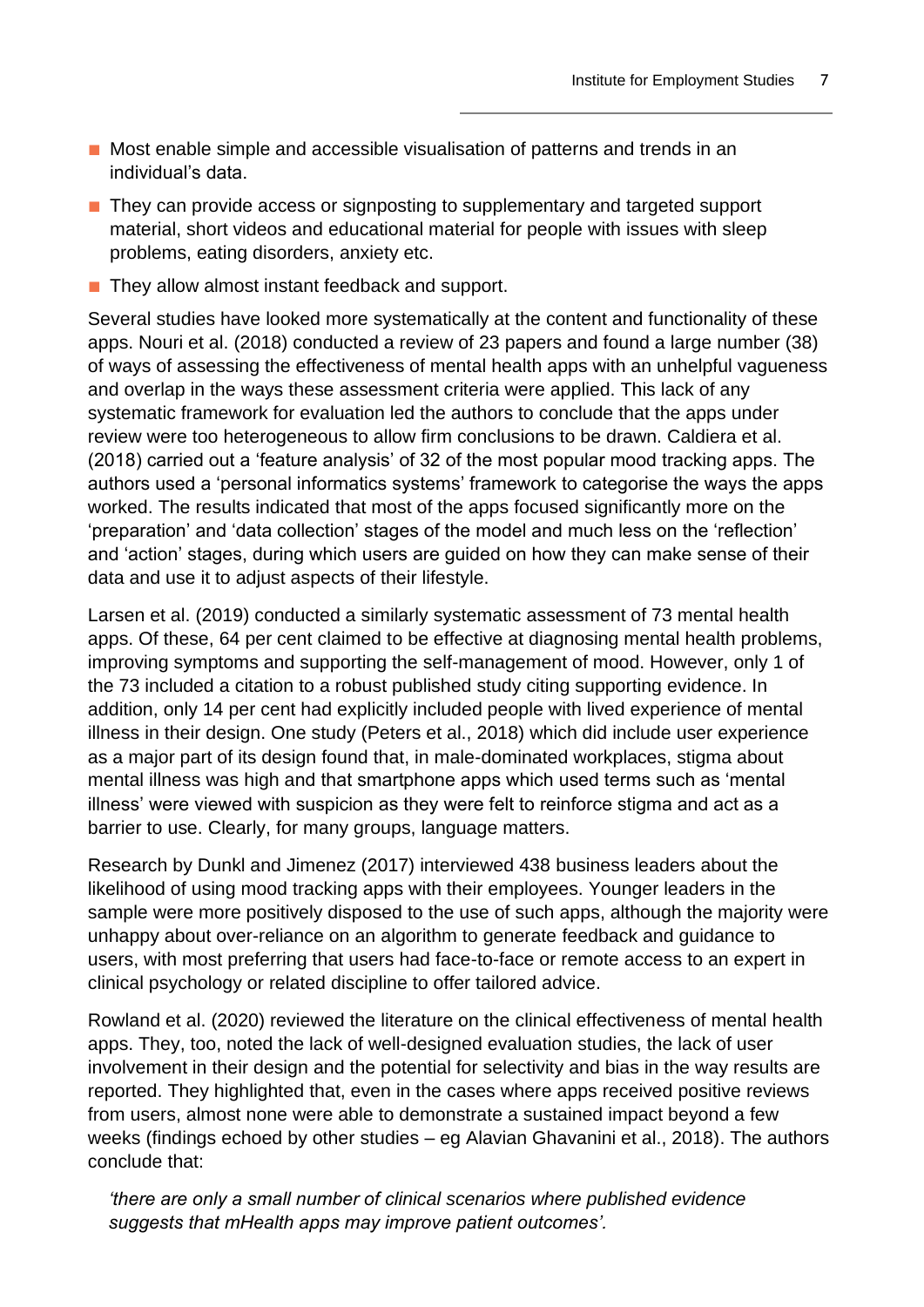Some reviews have found more positive results. Linardon et al. (2018) carried out a metaanalysis of 66 studies of app-based smartphone interventions aimed at supporting mental health. Apps had a more positive impact on depression and anxiety symptoms than conventional interventions, but had no measurable impact on panic symptoms, posttraumatic stress or low mood. Apps using a cognitive behavioural therapy element also performed better.

Another area which receives some tentative support is in the guided use of mindfulness techniques facilitated by wearable devices capable of picking up respiratory patterns and presenting them visually via a smartphone app. A small trial (169 people) conducted by Smith et al. (2019) found that, after four weeks, subjects in the intervention group reported 28 per cent fewer days of feeling anxious or stressed than those in the control groups. However, no other aspects of subjective wellbeing were positively affected during this trial.

Although there is an understandable focus on smartphone apps, it is worth recognising that there is a growing array of technologies which can detect variations in moods and emotions, each of which have current or potential workplace uses.

#### **The British Airways 'happiness' blanket**

In business sectors where a company's ability to make you happy, contented and comfortable gives them a competitive edge, technology is being trialled which brings science to the art of customer service. British Airways, for example, has been experimenting with a 'happiness blanket' which can signal a customer's mood to cabin crew, even when they are asleep.

It works in conjunction with a headband, which measures your brain wave activity, then wirelessly conveys it to the blanket, which is embedded with red and blue LED lights. The blanket uses neuro-sensors to measure the electrical fluctuations in the neurons of passengers' brains, and changes colour depending on their state of mind. They flash red when they are miserable or blue when they are in a 'Zen-like state of mind'.

As a BA spokesperson explained, 'What we found was that the blankets turned bluer when people were relaxing, such as sleeping, listening to relaxing music, or eating, as that created a feeling of wellbeing. However, eating cheese for example can often turn the blankets red, as that releases a chemical in the brain which increases brain activity.'

It may not need such a leap in imagination to think of work-related scenarios where brain wave activity could be captured to identify different mood states of employees in safetycritical jobs, or where the non-verbal monitoring of emotional wellbeing might provide an early warning of a risk of a dip in performance or an expensive error.

Of course, the days when answering a simple question from a boss or colleague to report on your mood in a face-to-face conversation or in a questionnaire seem to be ending. With so many of us now using video calls to connect with colleagues or clients these days, the rise of facial recognition software which can identify your emotional state is almost complete. And there is no shortage of such applications to choose from.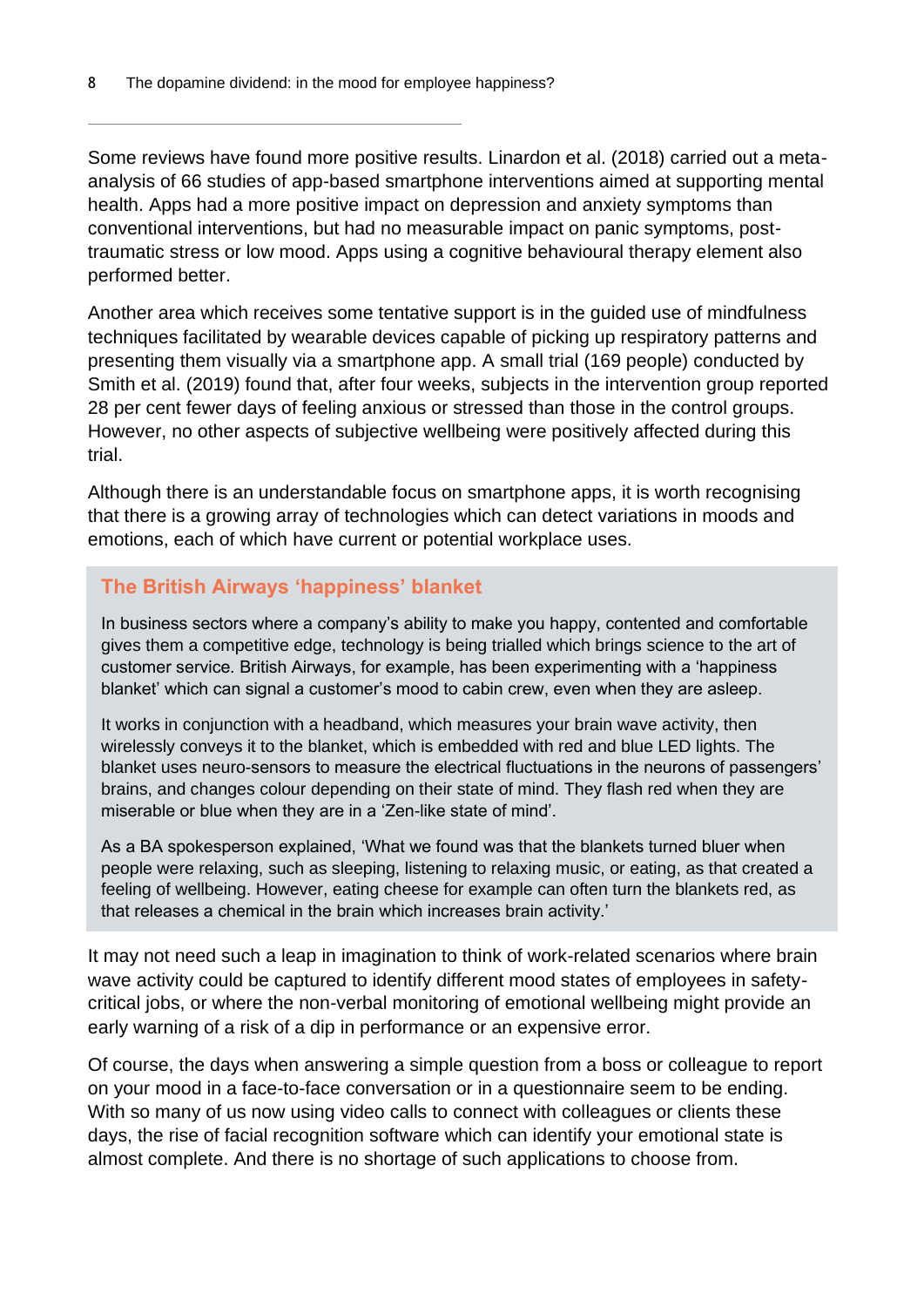#### **Facial recognition of emotions – Imotion and Rekognition**

Imotion software, for example, detects what it calls '*the nonconscious muscle movements of the face that occur in response to subliminal exposure of emotional facial expressions*.'

By using facial electromyography (to detect changes in muscle activity that may not be visually detectable), their analysis has shown how '*psychophysiological responses occur in even in the absence of conscious awareness, suggested to be the result of nonconscious cognitive processes*.'

The company explains that it provides '*non-intrusive methods with which to assess human cognitive and emotional states during or after training and performance scenarios like simulations, virtual reality, occupational safety exercises, remote work and telecommunications, or task execution. Combining these biosensor modalities provides an even more nuanced and detailed understanding of the underlying behavioral, cognitive, and attentive processes connected to an individual and his or her performance than pure observation, questionnaires, single sensors, or reviews can achieve*.' So, who knew that so much about our mood could be detected digitally from just a frown, a grin or a yawn?

Amazon has its own company offering business customers a facial recognition application which identifies at least eight emotional states. Rekognition has been assessing emotions in faces along a sliding scale for several categories: happy, sad, angry, surprised, disgusted, calm, confused and fearful. Amazon does caution customers about relying too heavily on readings of emotions using its tool. It says that '*a prediction of an emotional expression is based on the physical appearance of a person's face in an image. It doesn't indicate a person's actual internal emotional state, and you shouldn't use Amazon Rekognition to make such a determination. For example, a person pretending to have a happy face in a picture might look happy but might not be experiencing happiness'.* Despite this disclaimer, it is not hard to imagine a number of commercial and workplace applications in which such capabilities would be very tempting to exploit.

It is not just facial expressions which can reveal our emotional states. For some time, it has been known that aspects of the way we speak, especially in certain circumstances, can give an indication of our mood and can be detected by software applications.

#### **Detecting stress from voice measurement**

In a number of studies reviewed by van Puyvelde et al. (2018), the different components of the spoken word which reveal something of our affective state were examined. For example, 'jitter' - tension of the cricothyroid muscle or fluctuations in subglottal pressure - can result in subtle variations in the voice (phonation) or even hoarseness if a person has a high emotional load. High levels of physical exertion and 'perturbations' of breathing caused by emotional distress can also be detected via software. Emotional wellbeing is also thought to affect the muscles involved in the shaping of the resonant cavities of the vocal tract system, which are involved in sound shaping and vowel and consonant pronunciation. It is also thought that people seeking to conceal anxiety can exhibit over-accurate articulation of some words when under a high cognitive load, which may be indicative of an effort to speak in a more controlled manner.

Finally, even the most minute and barely detectable movements in parts of our bodies are sufficient to indicate our emotional states.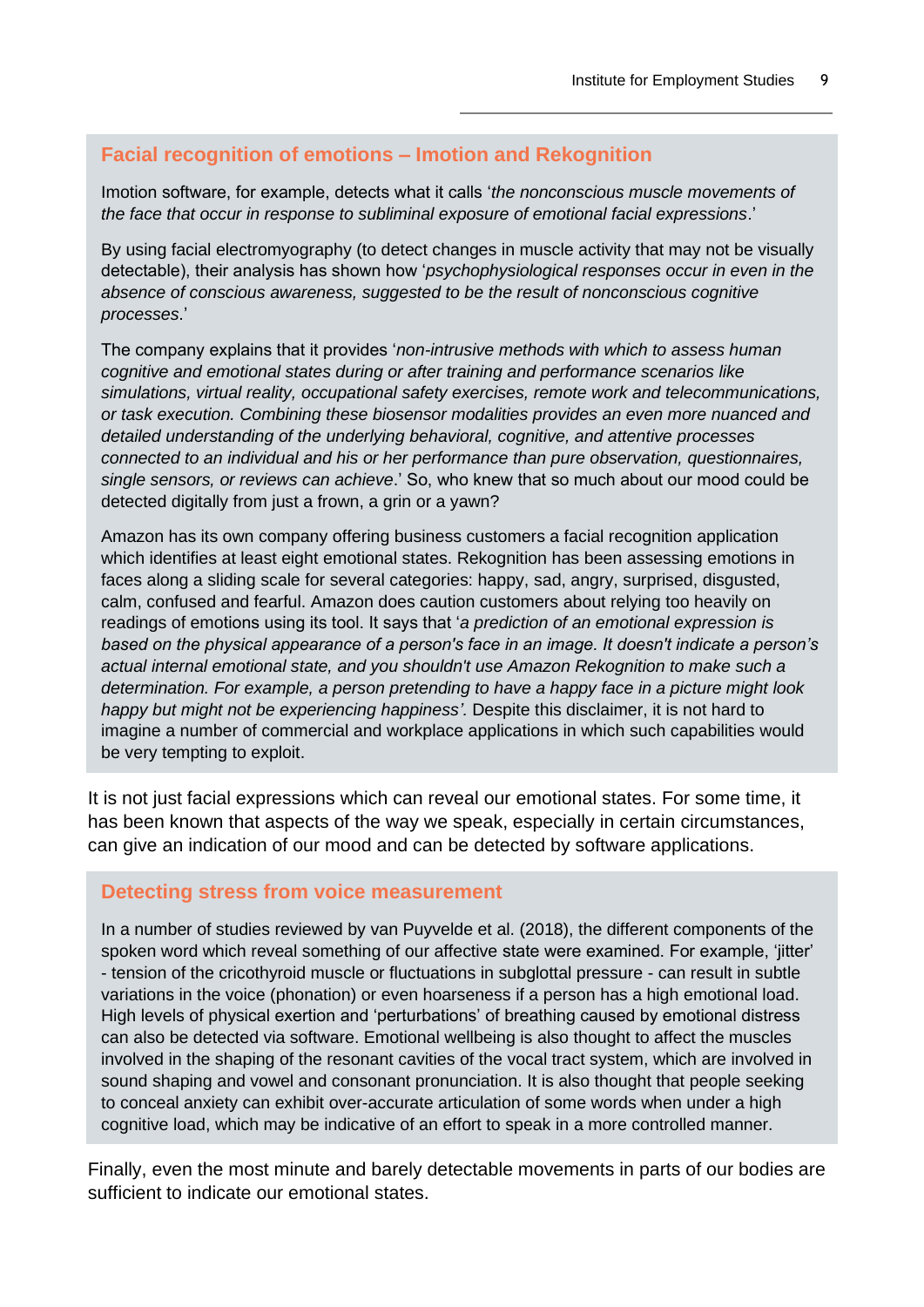#### **Detecting stress from muscle movements**

One study (Kim et al., 2020) discovered that there is a relationship between the muscle tension in the arms of computer mouse users and their levels of stress. Researchers attached remote sensing devices to the upper arms and forearms of workers who routinely used a mouse and found that the way the mouse was gripped, moved and used was a predictor of anxiety and emotional distress.

Evidently, despite our efforts to conceal or disguise them, many of our moods and emotions are on display for much of the time and can be detected, recorded and analysed by an increasingly diverse range of devices and technologies. Some of these applications may have desirable uses. For example, detecting an elevated degree of distress in an air traffic controller or a build-up of stress in an ambulance call-handling employee. Other applications may have less obvious utility, despite their novelty and superficial attractiveness. So, what are the 'rules' governing the use of this technology and how should we make sure that they are used responsibly and transparently?

## **Mood tracking – unregulated 'bandit country' or responsible governance?**

It seems that the mood tracking app and other digital technologies which monitor our emotions at work and beyond are gaining a momentum all of their own. Such has been the proliferation of these tools, it might even be argued that their growth is sometimes more 'provider-led' than a genuine response to a well-articulated demand from either employees or employers. Data collected on the whole health app market by business analysts Research 2 Guidance (2017), suggest that the explosion of health apps in the UK, European and US markets is not necessarily a reflection of a strong growth in demand. Figure 2, below, sets out some headlines from some recent market analysis.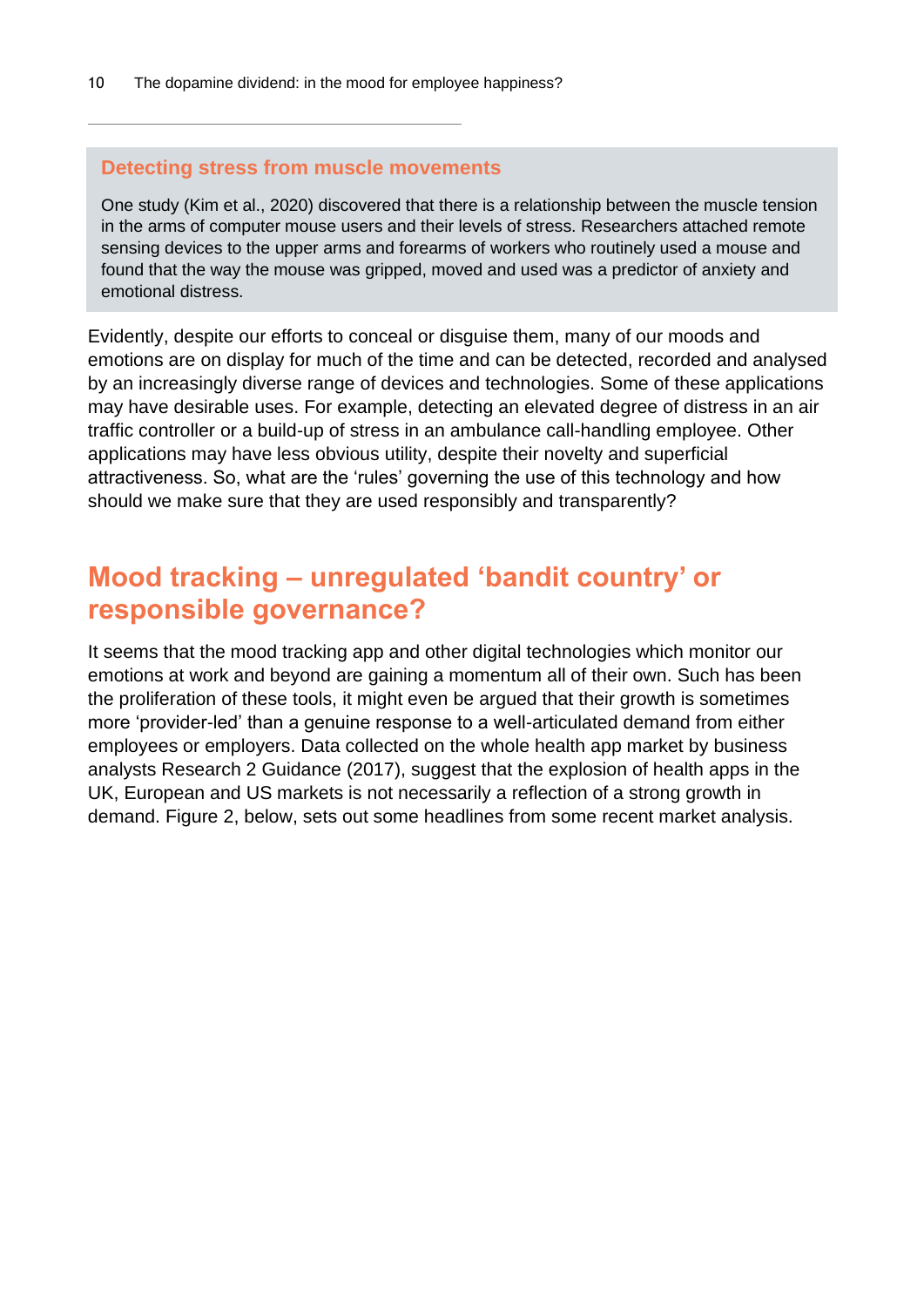



*Source: Research 2 Guidance, 2017*

One concern here is that individuals and employers wanting to invest in mood tracking products are faced with a sometimes bewildering choice. Without regulatory or even clinical oversight, of course, there is a significant risk that an eye-catching app, with innovative features, will appear a more attractive 'perk' than a more workaday app underpinned by more clinical evidence and producing better and safer outcomes.

We have to remember that, in most cases, any persistent low mood detected by an app or wearable device (or a blanket!) might be a 'red flag' for an elevated risk of clinical depression, an anxiety disorder or even something more serious. So, mood tracking is not a game, nor should it be entered into lightly without some clear-sightedness about what an individual or employer should do if such a 'red flag' presents itself. Some argue that a new framework of ethics, regulation or governance may be needed to ensure both the design and application of mood tracking tools are subject to high standards and appropriate oversight.

Although not developed specifically for mood tracking technology, the National Institute for Health and Care Excellence (NICE) has produced guidance about the design and use of a number of digital technologies. First, it recommends that five key areas of risk should be routinely assessed. To do this, NICE suggests using these contextual questions to identify any potential specific risks associated with a digital health technology, all of which seem perfectly applicable to mood tracking apps too:

■ Are the users in vulnerable groups? Are these users always 'competent' to use, interpret and act upon the data generated by the technology in a safe way?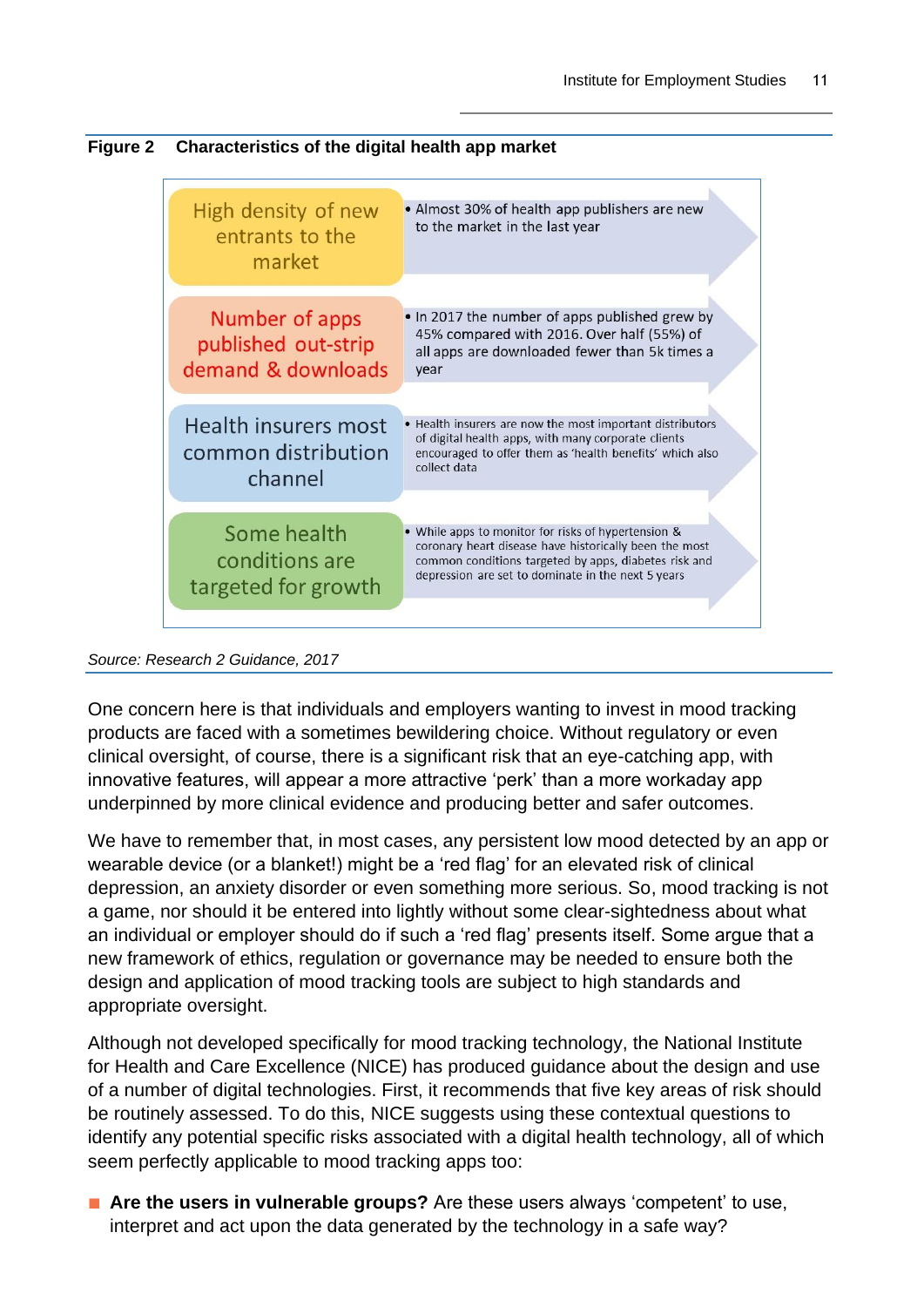- What are the consequences of technology failure? Could a failure elevate either the risk of harm to an individual or increase their vulnerability?
- **Is there professional oversight?** Is a qualified person or body on hand to anticipate or manage the consequences of an adverse event such as an emotionally vulnerable person being 'triggered' by a feature of the technology?
- **Is artificial intelligence used?** Are algorithms capable of managing all adverse scenarios? Can they raise the alarm, alert a third party or provide 'signposting' to further resources if a non-routine problem occurs?
- **Is a very high cost expected?** Could an individual or employer become over-reliant or 'locked-in' to the use of a technology or even be drawn unwittingly into incurring unforeseen expense by using it?

Another important goal of oversight is to ensure that the purpose of any digital tool is clear to the user. In Figure 3, below, we have adapted the 'functional classification' model produced by NICE to help clarify the potential applications of these technologies.

#### **Figure 3 NICE functional classification of digital medical interventions**

![](_page_11_Figure_7.jpeg)

*Source: Institute for Employment Studies (IES) adapted from NICE* 

Clearly, for both user safety and to match the tool to the context in which it will be used, it is essential that an app is not used, for example, to diagnose a mental health problem if it is not designed or validated to do so.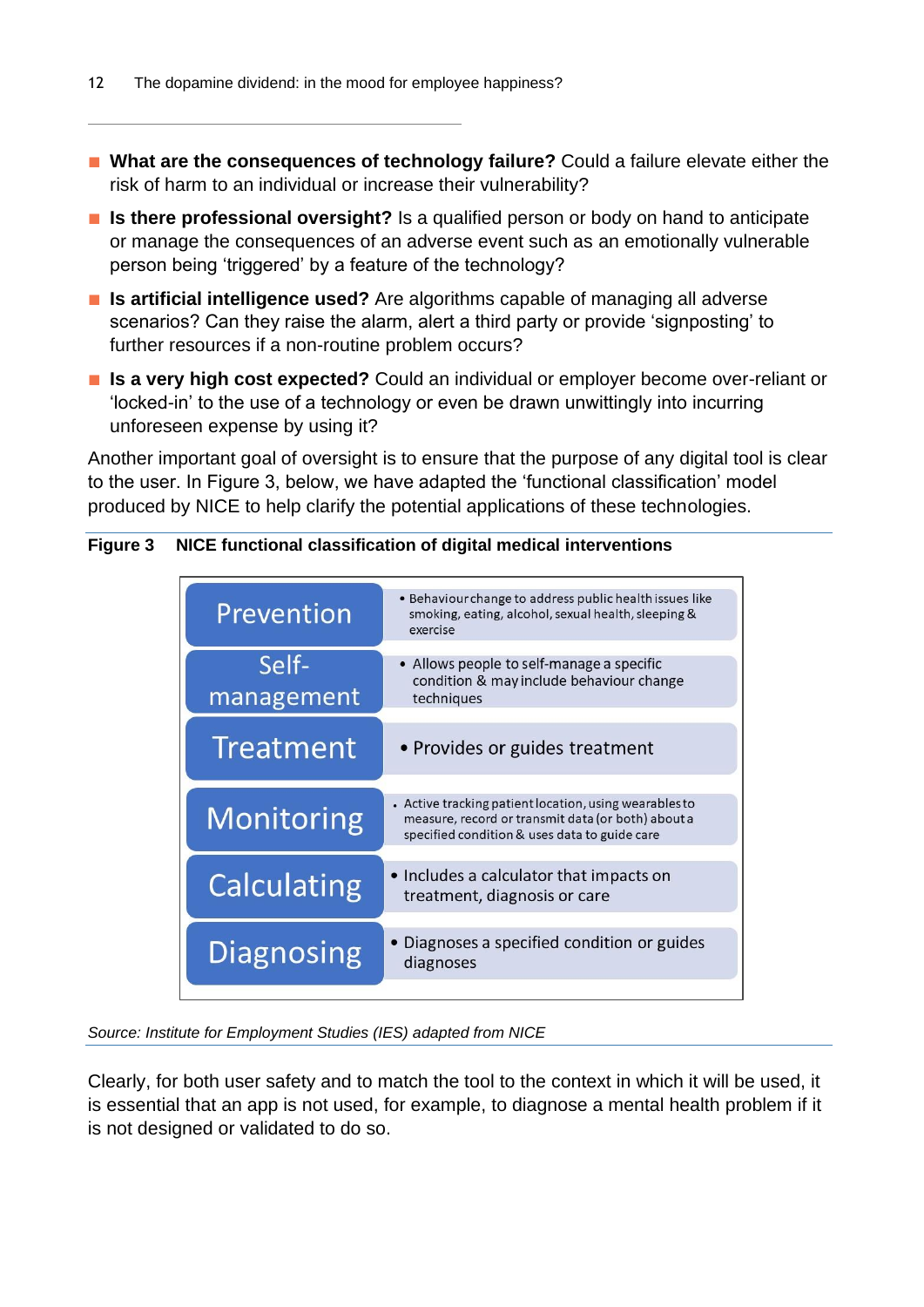### **Monitoring mood at work – where next?**

If mood tracking and other technologies which can capture data on our affective states are here to stay, what does the future hold, what safeguards do we need to put in place and how happy should we be that our employers are taking such a close interest? In this final section, we will take a look at some of the issues which our search for a 'dopamine dividend' raises about the future of neuroscience as another branch of human resource management. We think there are at least four questions we need to ask if we are going to allow mood tracking to become a mainstream part of modern management practice.

- 1. **Is mood tracking a 'perk' or an intervention?** Most responsible employers are genuinely interested in the mental wellbeing of their employees. They know that stress, anxiety and depression are being destigmatised and can affect staff absence, customer service and productivity if they are not managed well. Employers offering employees access to mood tracking and other health apps via their workplace health promotion packages (often through health insurance or benefits providers) do so in ways which allow individual employees to use them as they wish – as a voluntary method of keeping track of their mood, sleep or hydration, with simple, non-intrusive guidance and support for those who want to use it. Almost all of the apps have an abundance of disclaimers about the clinical validity of these tools and almost none purport to have any diagnostic or treatment role – correctly referring employees with concerns or symptoms to seek support from a medical professional. But the boundary between a weekly or monthly 'pulse' survey and hourly data collected via smartphone, a wearable device or a facial recognition tool embedded in a videoconferencing programme may be more porous than we currently think. Many of us would consider the crossing of this boundary to be a violation of a number of privacy, data security and ethical principles. For example, capturing mood data from smartphones or laptops to build an aggregated picture of the emotional state of a team or the whole workforce is technically possible now. Without a clear ethical or governance framework to provide oversight of the future development and use of these technologies, there remains a risk that mood tracking shifts from being a moderately benign activity to one with more than just sinister potential.
- 2. **How do we ensure consent, supervision and governance works?** No matter how benign most of these technologies currently appear, those that develop and promote them will always have a number of questions to answer regarding ethics and governance. For example, how do the designers of the apps and the employers who promote them ensure that any potential adverse impact on vulnerable subjects is being mitigated? For example, an employee with a pre-existing but undisclosed anxiety disorder or an employee with a history of suicidal ideation may – in certain circumstances – be at an elevated risk of an episode of distress which may need clinical support. Very few, if any, of these apps make clear how these scenarios should be managed. Disclaimers in the small print of these apps may protect app developers and employers from legal liability if the mental health of an employee is harmed by using an ostensibly benign app. The moral liability may be less easy to evade. It may be that a more considered approach to gaining informed consent from users of these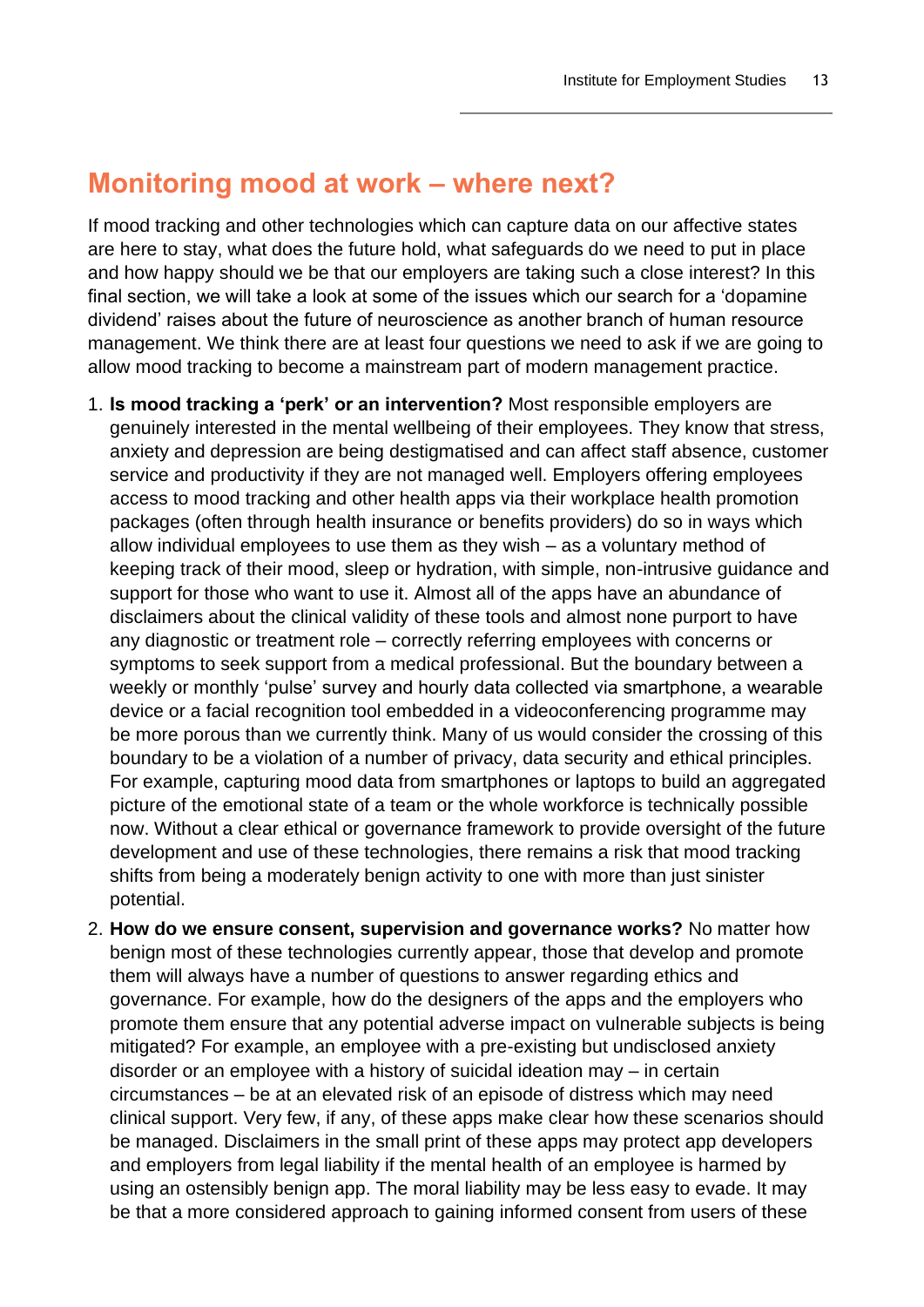apps or technologies might result in more cautious and responsible development and promotion efforts.

- 3. **How does mood tracking account for individual differences?** Psychology tells us that, although some traits and behaviours are shared within specific sub-groups of the population, it is always important to recognise the role of individual differences. Doing so prevents us from making too many generalisations and from being too certain about predicting attitudes or behaviours. While mood tracking apps have an engaging face validity to them (rather like horoscopes) relying on them too much can be dangerous. To some extent, the concept of a 'mood' is not especially scientific and, some would argue, is not much more than a social construct. For example, in some cultures, being 'up', socially engaging, cheerful and outgoing are 'desirable' characteristics which are rewarded with approval, inclusion into some social groups or which are positively sought by employers recruiting into customer-facing roles (Cain, 2012). In some cases, introverts might judge themselves harshly if they do not feel as sociable or outgoing as others in their peer groups. Indeed, some clinical research suggests that the dopamine pathways of extroverts are more active than those of introverts. DeYoung et al., 2010, found that the medial orbitofrontal cortex – an important part of the brain's dopaminedriven reward system – is larger in extroverts than introverts. Personality type may not be the only individual difference which mood tracking may not be sensitive enough to accommodate. More employers are now aware, for example, of the need to be inclusive towards employees who identify as neurodiverse. They may live with a condition on the autistic spectrum, for example, and their experience of 'moods' as conceived by most mood tracking apps may be highly individual and may defy conventional categorisation. In these circumstances, any implication that some moods are 'normal' or are being recorded within 'normative' boundaries can not only be wrong, but also reinforce stigma and exclusion of significant groups of employees. Finally, and returning to the Ortis and Grof (2016) definition of moods, it is essential that we do not ignore what they call 'endogenous cycles or rhythms' as factors affecting moods. Examples here may include natural fluctuations and variations in moods experienced during pregnancy, during the menstrual cycle and during menopause (Soares, 2020). While not affecting everyone in the same way, an over-simplified approach to monitoring mood during such 'cycles or rhythms' can lead to results which are difficult for an expert to interpret, let alone an individual to make sense of. Unless mood tracking apps and other technologies are able to take adequate account of the individual differences set out here, it is unlikely that their wider application as diagnostic or treatment aids will have clinical credibility or practical reliability.
- 4. **Do apps 'crowd out' the use of more evidence-based interventions? If** we are serious about promoting mental wellbeing at work, then the measures which employers need to take are well-established and articulated by a growing evidence base. They include taking steps to assess risk, putting in place preventative measures, providing employee support pathways (to an EAP, for example), ensuring job demands can be adjusted in line with the resources which employees have to cope with pressure and having a supportive line manager. Ideally, organisations who want to give their employees access to mood tracking apps will be doing so as a supplement to a range of less glamorous but evidence-based interventions. In such circumstances, any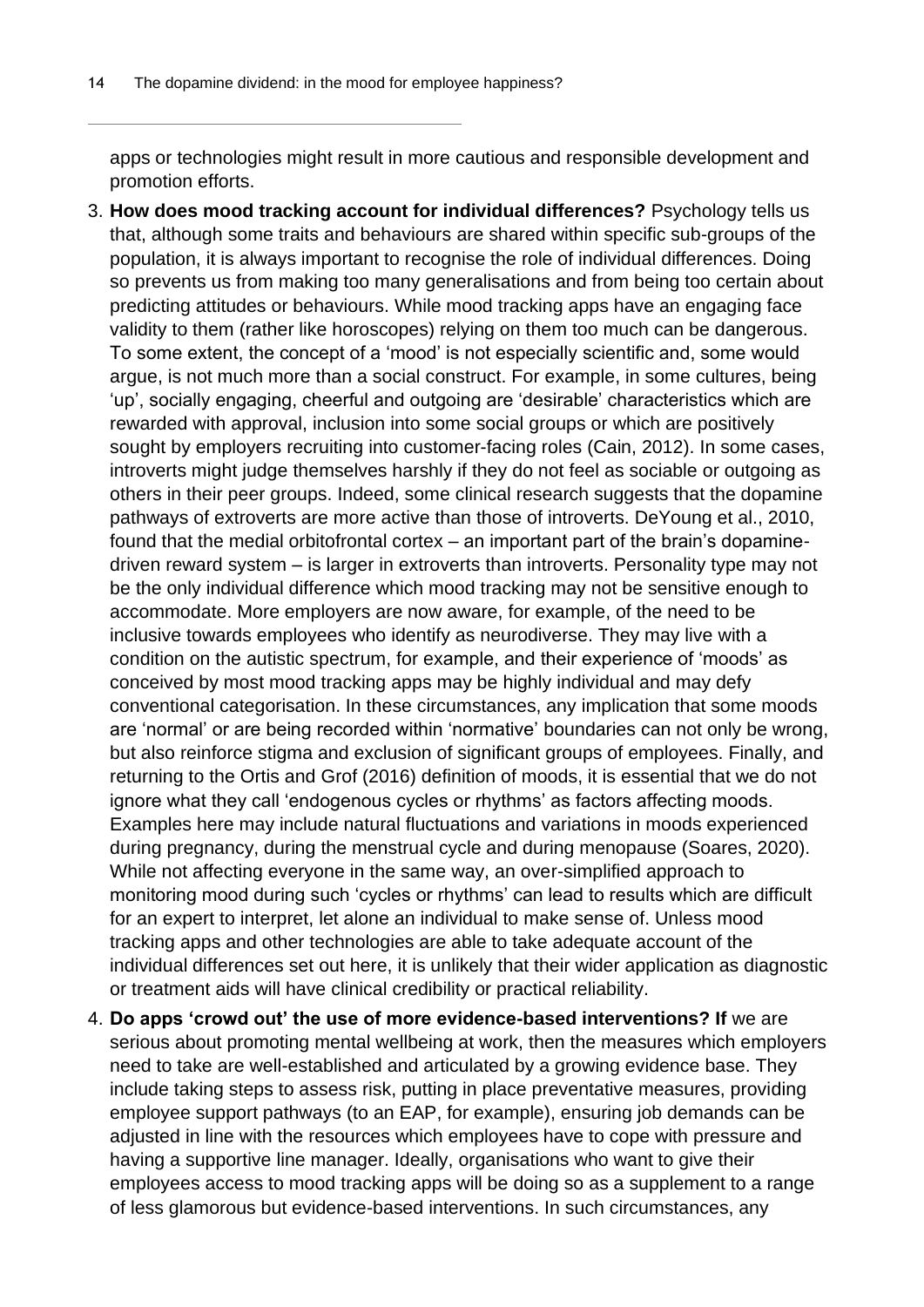escalation to further support or resources triggered by the app can be readily accessed. However, if apps are used by any organisation instead of doing the basics, then this represents a potentially harmful 'crowding out' of interventions to which most employees should have ready access.

We clearly need to add the insights of neuroscience to the range of disciplines and concepts which informs evidence-based HR practice. Decades of research on employee motivation, performance and other behaviours has added to our understanding of how to engage employees and align their behaviours to the goals of the organisations they work for. But just as ostensibly credible and 'scientific' concepts such as employee engagement and discretionary effort were embraced perhaps too uncritically by many HR professionals, some of the claims of neuroscience and its application to mainstream practice need to be properly scrutinised. Mood tracking apps are just the most prominent vehicle for the promotion of neuroscientific principles at work today. For employers hoping to cash in on a 'dopamine dividend' from embracing the use of mood tracking apps and technologies, much more work will be needed to ensure that an ethical governance and safeguarding infrastructure is put in place to ensure that employees are not exposed to preventable risks of harm.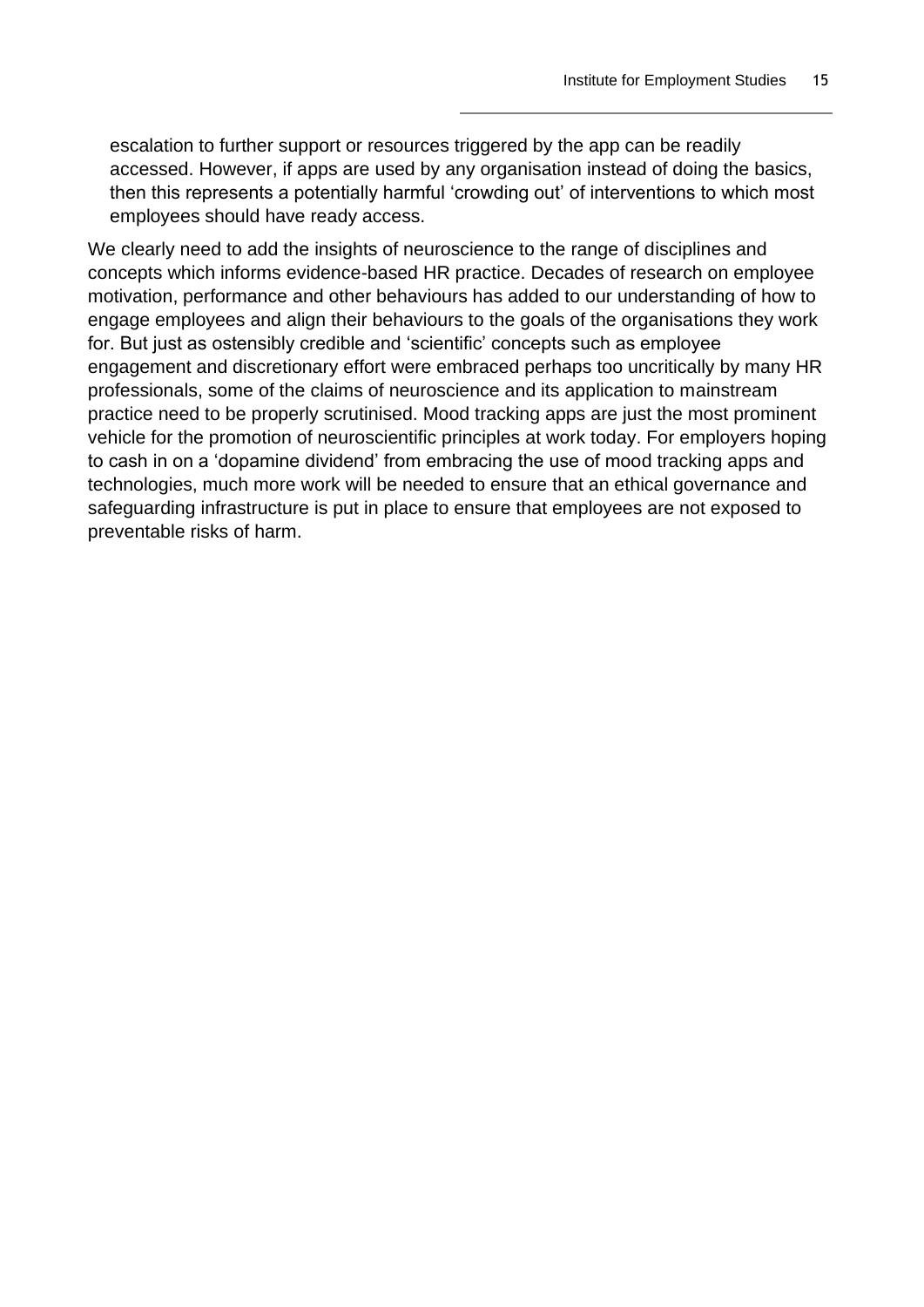## **References**

Alavian Ghavanini S, Homayounvala E and Rezaian, A (2018), Mood-tracking applications as persuasive technology for reduction of occupational stress. *International Journal of Mobile Learning and Organisation*, 12(2), pp. 143-161.

Bevan S and Cooper CL (2022), *The healthy workforce: Enhancing Wellbeing and Productivity in the Workers of the Future*, Bingley: Emerald Publishing.

Branco, Rita and Neves, Marco and Noriega, Paulo & Casais, Mafalda. (2020), *An Interaction Design Analysis of Mood Trackers*. 23-31. 10.1007/978-3-030-61671-7\_3.

Breuning, L. G. (2015). *Habits of a Happy Brain. Retrain Your Brain to Boost Your Serotonin, Dopamine, Oxytocin, and Endorphin Levels*. Adams Media Corp.

Cain S (2012), *Quiet: The power of introverts in a world that can't stop talking*, London: Penguin Books.

Caldeira, C., Chen, Y., Chan, L., Pham, V., Chen, Y and Zheng, K. (2018). Mobile apps for mood tracking: an analysis of features and user reviews. *AMIA ... Annual Symposium proceedings. AMIA Symposium*, *2017*, 495–504.

Davies W (2015), *The Happiness Industry: How Government and Big Business Sold Us Well-Being*, London: Verso Books.

Dunkl A and Jiménez P (2017), Using smartphone-based applications (apps) in workplace health promotion: The opinion of German and Austrian leaders. *Health Informatics Journal*, 23(1): pp44-55.

Kim L, R. Goel R, Liang J, Pilanci M and Paredes P, (2020) *Linear predictive coding as a valid approximation of a mass spring damper model for acute stress prediction from computer mouse movement*, New York: Institute of Electrical and Electronics Engineers.

Larsen, M.E., Huckvale, K., Nicholas, J. et al*.* (2019), Using science to sell apps: Evaluation of mental health app store quality claims. *npj Digit. Med.* 2**(**18), pp1-6.

Linardon, J., Cuijpers, P., Carlbring, P., Messer, M. & Fuller-Tyszkiewicz, M (2019), The efficacy of app-supported smartphone interventions for mental health problems: a metaanalysis of randomized controlled trials. *World Psychiatry* 18, pp325–336.

Malhi GS, Hamilton A, Morris G, et al. (2017), The promise of digital mood tracking technologies: are we heading on the right track? *Evidence-Based Mental Health*;20: pp102-107.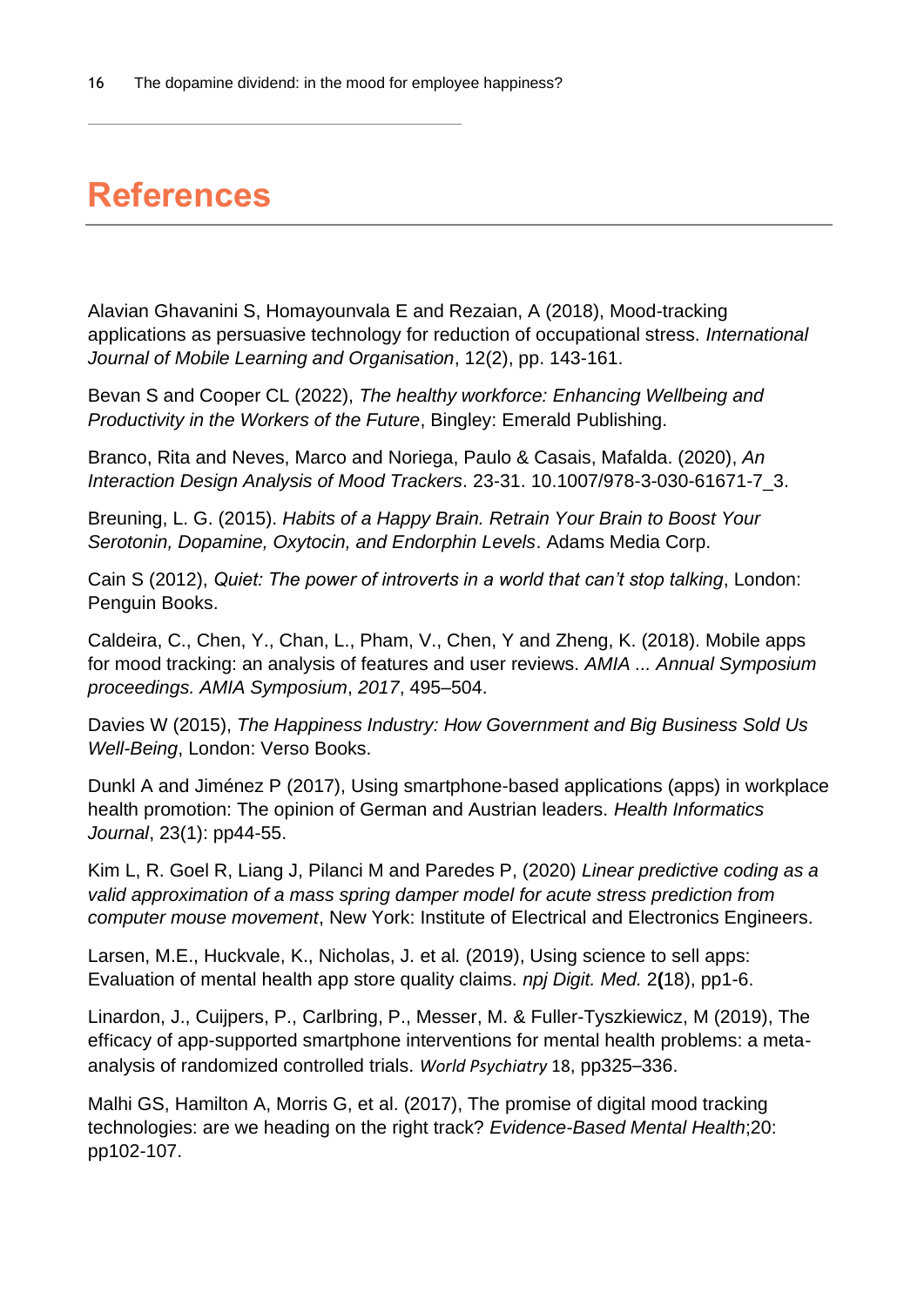Mani, S. and Mishra, M. (2021), Are your employees getting their daily dose of DOSE? – A neuroscience perspective to enhance employee engagement, *Development and Learning in Organizations*, Vol. 35 No. 5, pp. 11-14.

Matthews M, Doherty G, Sharry J and Fitzpatrick C (2008), Mobile phone mood charting for adolescents. *British Journal of Guidance and Counselling*, 1;36(2): pp113-29.

Nouri, R., R. Niakan Kalhori, S., Ghazisaeedi, M., Marchand, G. & Yasini, M (2018), Criteria for assessing the quality of mHealth apps: a systematic review, *Journal of the American Medical Informatics Association*, 25(8), pp1089–1098.

Ortiz A and Grof P (2016), Electronic monitoring of self-reported mood: the return of the subjective? *International Journal of Bipolar Disorders*, 4(1):28.

Peters D, Deady M, Glozier N, Harvey S, Calvo RA (2018), Worker Preferences for a Mental Health App Within Male-Dominated Industries: Participatory Study *JMIR Ment Health* 2018;5(2):e30.

van Puyvelde M, Neyt X, McGlone F and Pattyn N (2018), Voice Stress Analysis: A New Framework for Voice and Effort in Human Performance, *Frontiers in Psychology*, 9(1994): pp1–25.

Research 2 Guidance (2017) *mHealth App Economics 2017/2018: Current Status and Future Trends in Mobile Health*, Berlin R2G.

Rowland, S.P., Fitzgerald, J.E., Holme, T. et al*.* (2020), What is the clinical value of mHealth for patients?. *npj Digit. Med.* 3(4), pp1-6.

Sheldon, K.M. and Lyubomirsky, S. (2007), Is It Possible to Become Happier? (And If So, How?), *Social and Personality Psychology Compass*, 1: 129-145.

da Silva Ferreira F, Lopes da Costa R, Pereira L, Jerónimo C and Dias A, (2018), The Relationship between Chemical of Happiness, Chemical of Stress, leadership, motivation and organizational trust: a case study on Brazilian workers, *Journal of International Business and Economics*, 6(2), pp 89-100.

Soares C (2020), Taking a fresh look at mood, hormones, and menopause, *Menopause*, 27(3), pp 371-373.

Smith, E. N., Santoro, E., Moraveji, N., Susi, M., & Crum, A. J. (2019). Integrating wearables in stress management interventions: Promising evidence from a randomized trial. *International Journal of Stress Management*, online, 1-12. doi:10.1037/str0000137.

Vroom, V, (1964), *Work and Motivation*. Wiley, New York.

DeYoung CG, Hirsh JB, Shane MS, Papademetris X, Rajeevan N and Gray JR (2020), Testing Predictions From Personality Neuroscience: Brain Structure and the Big Five. *Psychological Science*. 21(6): pp820-828.

Zak, P.J. (2018). The neuroscience of high-trust organizations. *Consulting Psychology Journal: Practice and Research*, 70 (1): pp45-58.